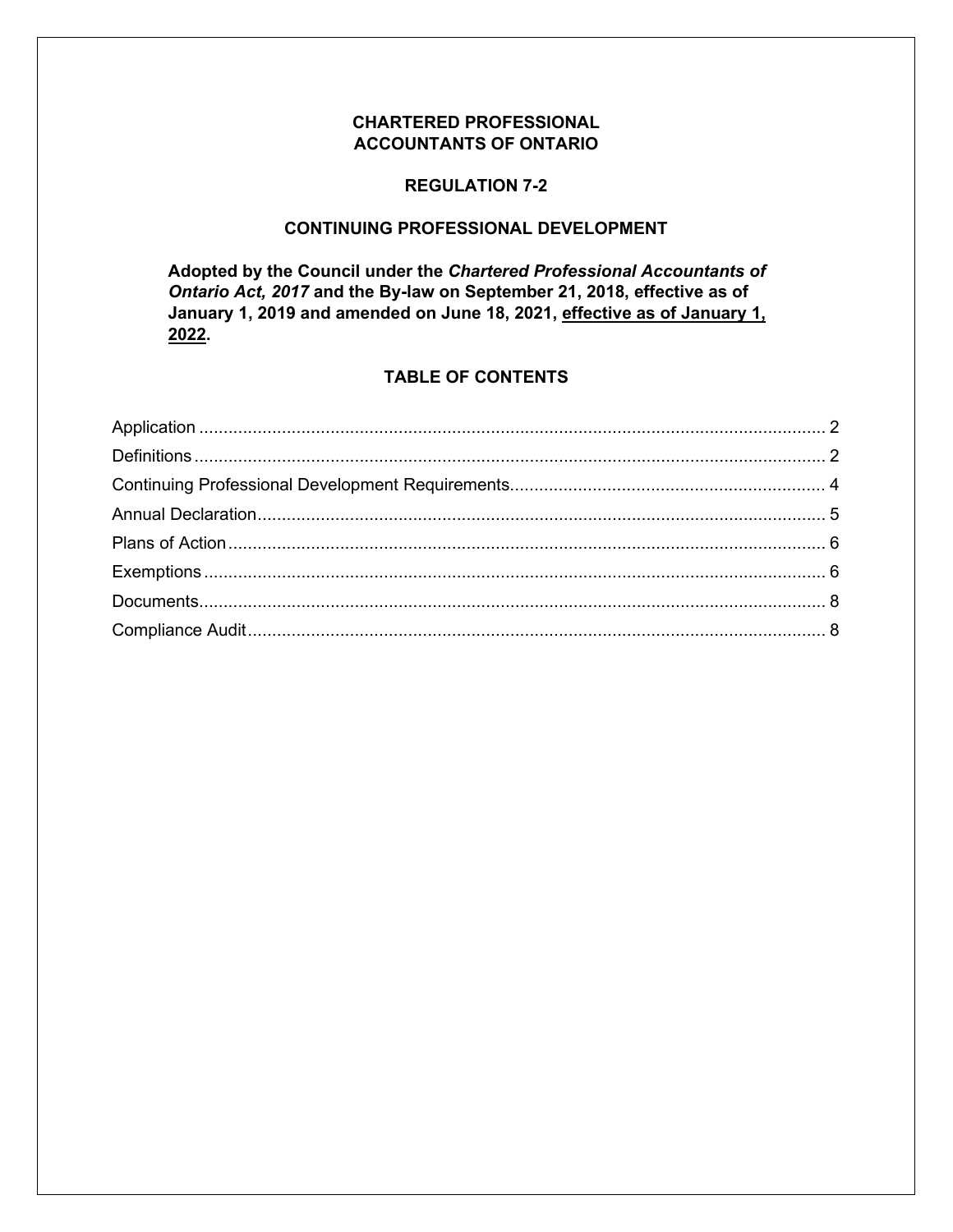## **REGULATION 7-2 CONTINUING PROFESSIONAL DEVELOPMENT**

# <span id="page-1-0"></span>**Application**

<span id="page-1-1"></span>This Regulation applies to professional development requirements of all Members.

# **Definitions**

- 1. In this Regulation, words have the same meaning as they do in the Act and the By-law, and for the purpose of this Regulation:
	- 1.1 "Annual Declaration" means the declaration referenced in [section 9;](#page-4-0)
	- 1.2 "continuing professional development hours" means the continuing professional development hours set out in sections 2 and 3;
	- 1.3 "Income Test" has the same meaning as in Regulation 11-1;
	- 1.4 "Public Interest Entity" is one where there is a high degree of outside interest in the entity from large numbers and diverse classes of stakeholders and either:
		- 1.4.1 the entity has a social responsibility because of the nature of its operations; or
		- 1.4.2 the substantial majority of the entity's stakeholders depend on financial reporting, as they have no other way of obtaining financial information about the entity;
		- a Public Interest Entity includes, but is not limited, to:
		- 1.4.3 a deposit-taking institution; and
		- 1.4.4 a not-for-profit organization, charity, foundation, hospital, health authority, publicly funded educational institution, social service agency or co-operative business enterprise that has annual gross revenue greater than \$100,000;
	- 1.5 "Recognized Professional Accounting Body" means a professional accounting body referenced in Regulation 7-1 or Regulation 9-1;
	- 1.6 "Reliance Services" means activity undertaken by a Member during the relevant reporting year where it is reasonable to believe that another party is relying on the Member's skills as a chartered professional accountant and includes, but is not limited, to:
		- 1.6.1 serving on a board or similar governing body of a reporting issuer as defined in the applicable Canadian provincial or territorial securities legislation;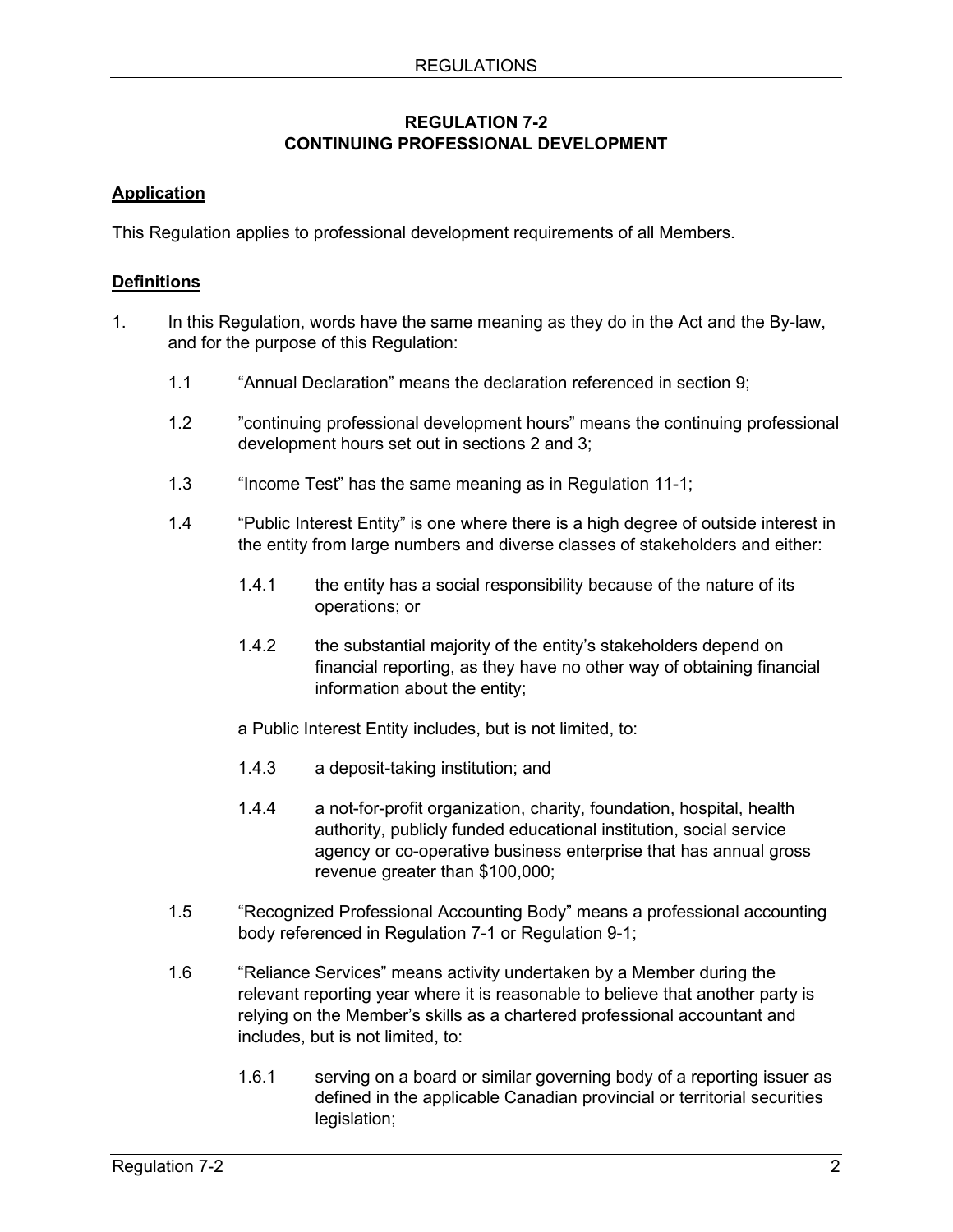- 1.6.2 serving on the board or governing body of a Public Interest Entity;
- 1.6.3 providing accounting services to the public; or
- 1.6.4 providing other professional service(s) the Member is remunerated for and the gross annual income from these service(s) equals or exceeds the income test amount;
- 1.7 "reporting year" means the calendar year immediately preceding the year that the annual compliance declaration is being made;
- 1.8 "retired" means that the Member is at least 55 years of age as of December  $31<sup>st</sup>$  in the reporting year, and has ceased full-time practice, full-time employment or full-time business activity, does not hold a public accounting licence, and:
	- 1.8.1 the sum of the Member's age and the total number of years of aggregate membership in CPA Ontario, one or more Provincial Bodies, and a Recognized Professional Accounting Body equals or exceeds "70";
	- 1.8.2 before April 1, 2014, the Member was a retired member of CMA Ontario; or
	- 1.8.3 before July 2, 2014, the Member was a retired member of CGA Ontario;
- 1.9 "triennial period" means the three calendar years directly preceding the making of the annual compliance declaration;
- 1.10 "Unverifiable continuing professional development" means independent and informal learning activities and may include:
	- 1.10.1 on-the-job training for new software, systems, procedures or techniques for application in a professional role;
	- 1.10.2 self-study that does not involve an examination or other objective certification of completion; and
	- 1.10.3 casual reading of professional journals or magazines that is not part of research for a specific application in a professional role; and
- 1.11 "Verifiable continuing professional development" means that the learning can be objectively verified by a competent source and may include:
	- 1.11.1 participation in courses, conferences and seminars including online training and webinars;
	- 1.11.2 organized employer-based in-house training sessions;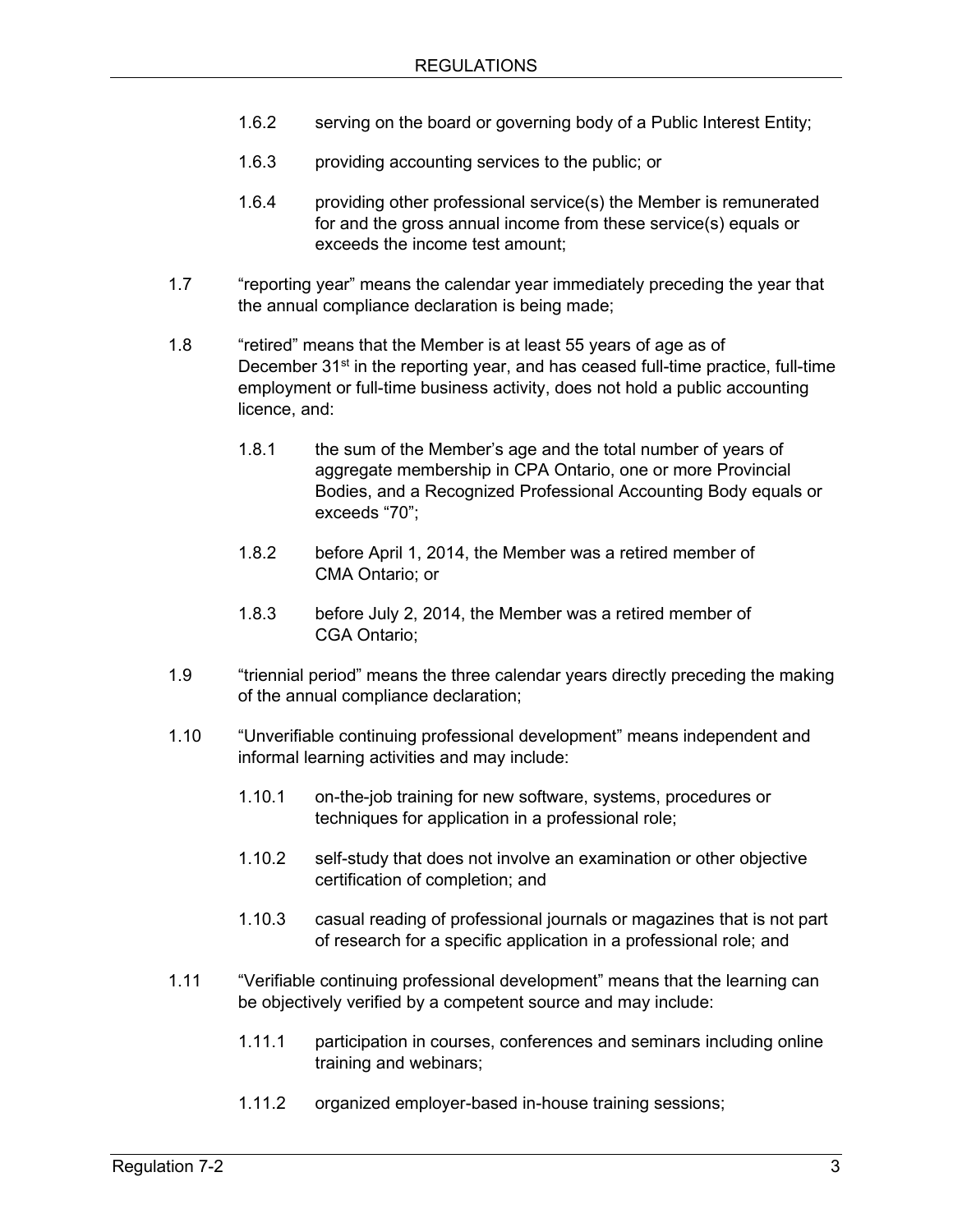- 1.11.3 research or study projects in areas that expand the professional knowledge of the Member and that result in presentations, reports or similar documents;
- 1.11.4 research, including reading professional literature or journals for specific application in a professional role;
- 1.11.5 participation and work on technical committees;
- 1.11.6 published professional writing or academic work;
- 1.11.7 writing technical articles, papers or books;
- 1.11.8 teaching a course or a continuing professional development session in an area that is relevant to a professional role;
- 1.11.9 participation as a speaker in conferences, briefing sessions or discussion groups;
- 1.11.10 formal study such as leading to a degree or diploma;
- 1.11.11 pre-professional re-examination or formal testing; and
- 1.11.12 self-study involving successful completion of an examination or leading to a designation.

### <span id="page-3-0"></span>**Continuing Professional Development Requirements**

#### *Required hours*

- 2. The minimum amount of continuing professional development hours that a Member must complete, unless otherwise provided in this Regulation, shall be:
	- 2.1 20 hours annually; and
	- 2.2 120 hours in each triennial period.
- 3. For the triennial period ending on December 31, 2021, and for each triennial period thereafter, the 120 hours referred to in section 2.2 shall include four Verifiable hours of professional ethics.

#### *Verifiable and Unverifiable hours*

4. At least 50 percent of both the annual and triennial period hours set out in section 2 shall consist of Verifiable continuing professional development. The remaining hours may consist of Unverifiable continuing professional development.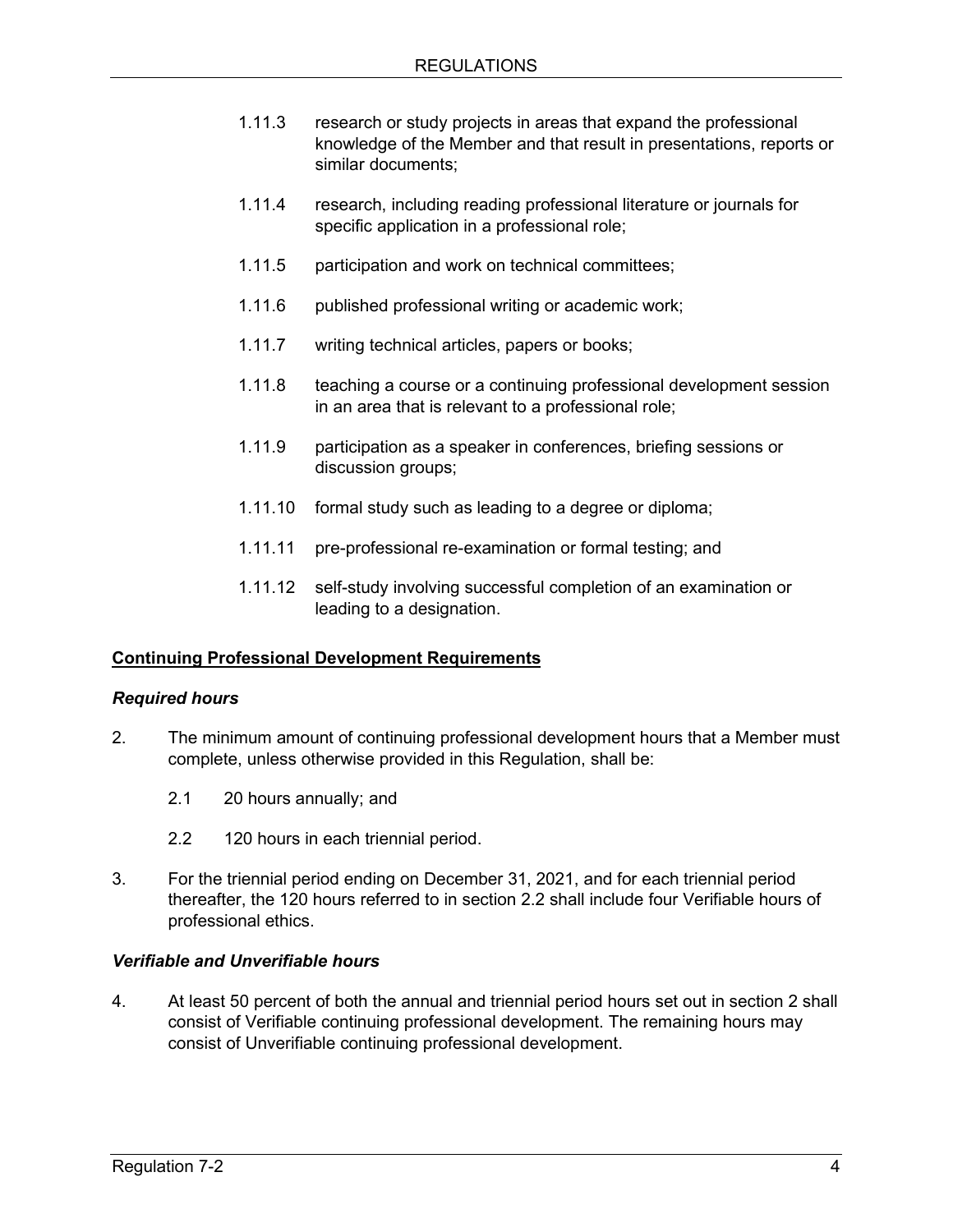## *Content*

- 5. A Member's professional development shall be relevant to their responsibilities and competencies as a chartered professional accountant and shall:
	- 5.1 be quantifiable, meaning that it must be specifically identifiable and be able to be expressed in terms of a specific time requirement;
	- 5.2 be directly related to the competencies needed to carry on the Member's employment or practice;
	- 5.3 be relevant to the Member's current professional needs and/or long-term career interests; and
	- 5.4 contain significant intellectual or practical content.

## *Public Accounting Licensees*

- 6. For Members applying for or renewing a Public Accounting Licence, the continuing professional development hours that the Member must complete shall be in activities directly related to the competencies needed to engage in the Practice of Public Accounting.
- 7. Members applying for or renewing a Public Accounting Licence shall:
	- 7.1 undertake continuing professional development that develops and maintains the professional competence required for that role;
	- 7.2 achieve the learning outcomes for that professional competence as set out in the International Education Standard 8 (Revised) as amended from time to time; and
	- 7.3 include an attestation of compliance with this section in their Annual **Declaration**
- 8. A Member who has not completed the continuing professional development hours, annually and for the triennial period, is not eligible to apply for a public accounting licence, or to renew a public accounting licence except at the discretion of the Public Accounting Licensing Board as provided in section 14 of Regulation 17-1.

# <span id="page-4-0"></span>**Annual Declaration**

- 9. On or before the date prescribed by the Registrar, every Member shall submit annually a completed compliance declaration in the form prescribed, attesting that the continuing professional development requirements either:
	- 9.1 have been complied with, by:
		- 9.1.1 having completed the continuing professional development hours, annually and for the triennial period;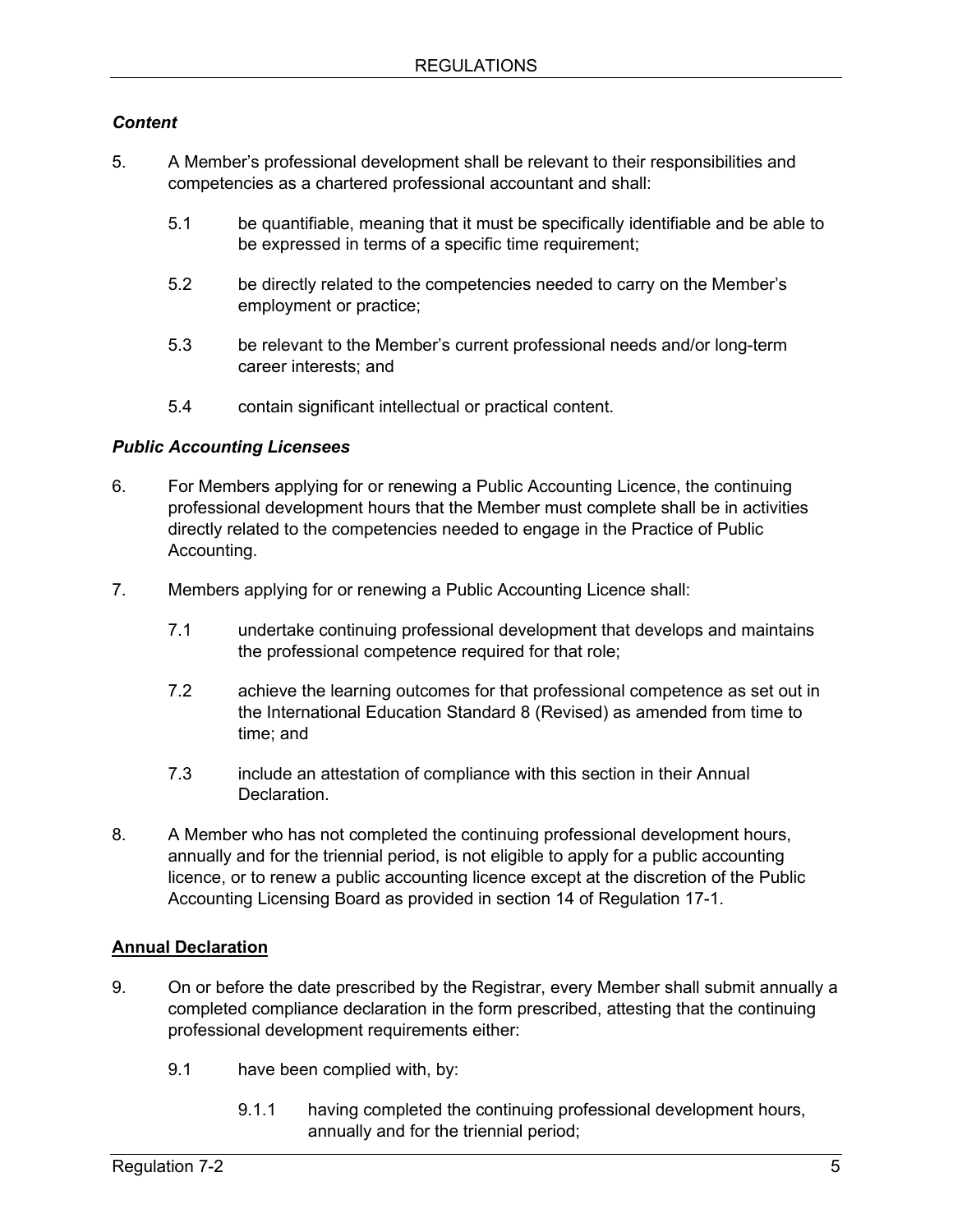- 9.1.2 having completed the continuing professional development requirements of, and reported completion to, another Provincial Body in which the Member holds prime membership;
- 9.1.3 being a non-resident of Canada or Bermuda and a member in good standing of a Recognized Professional Accounting Body that has substantially similar continuing professional development requirements to those of CPA Ontario, fulfilling the requirements of that body;
- 9.1.4 meeting the requirements for an exemption under [section 13;](#page-5-1) or
- 9.1.5 applying for an exemption under [section 14;](#page-5-1)

or

9.2 have not been complied with.

### <span id="page-5-0"></span>**Plans of Action**

- 10. A Member who indicates in their annual compliance declaration that the continuing professional development requirements were not complied with shall file within 14 Days of the compliance declaration a plan of action in the prescribed form detailing how the Member intends to complete the required continuing professional development, and failure to do so will result in an immediate administrative suspension.
- 11. A Member shall complete the steps outlined in the plan of action filed and file with the Registrar the prescribed form attesting to that completion within 120 Days from the Day the plan was filed, and failure to do so will result in an immediate administrative suspension.
- 12. After receiving the attestation, the Registrar shall review it and the plan of action to determine whether the plan is sufficient to satisfy completion of a Member's continuing professional development requirements, and to determine whether the plan has been completed. If the Registrar is satisfied that the plan is sufficient and has been completed, the Member shall be deemed to have complied with the continuing professional development requirements for the reporting period.

### <span id="page-5-1"></span>**Exemptions**

- 13. A Member shall be exempt from the annual continuing professional development hours if, during the reporting year, the Member:
	- 13.1 did not work for a total of at least six months as a result of:
		- 13.1.1 maternity, parental, medical or family care leave; or
		- 13.1.2 unemployment,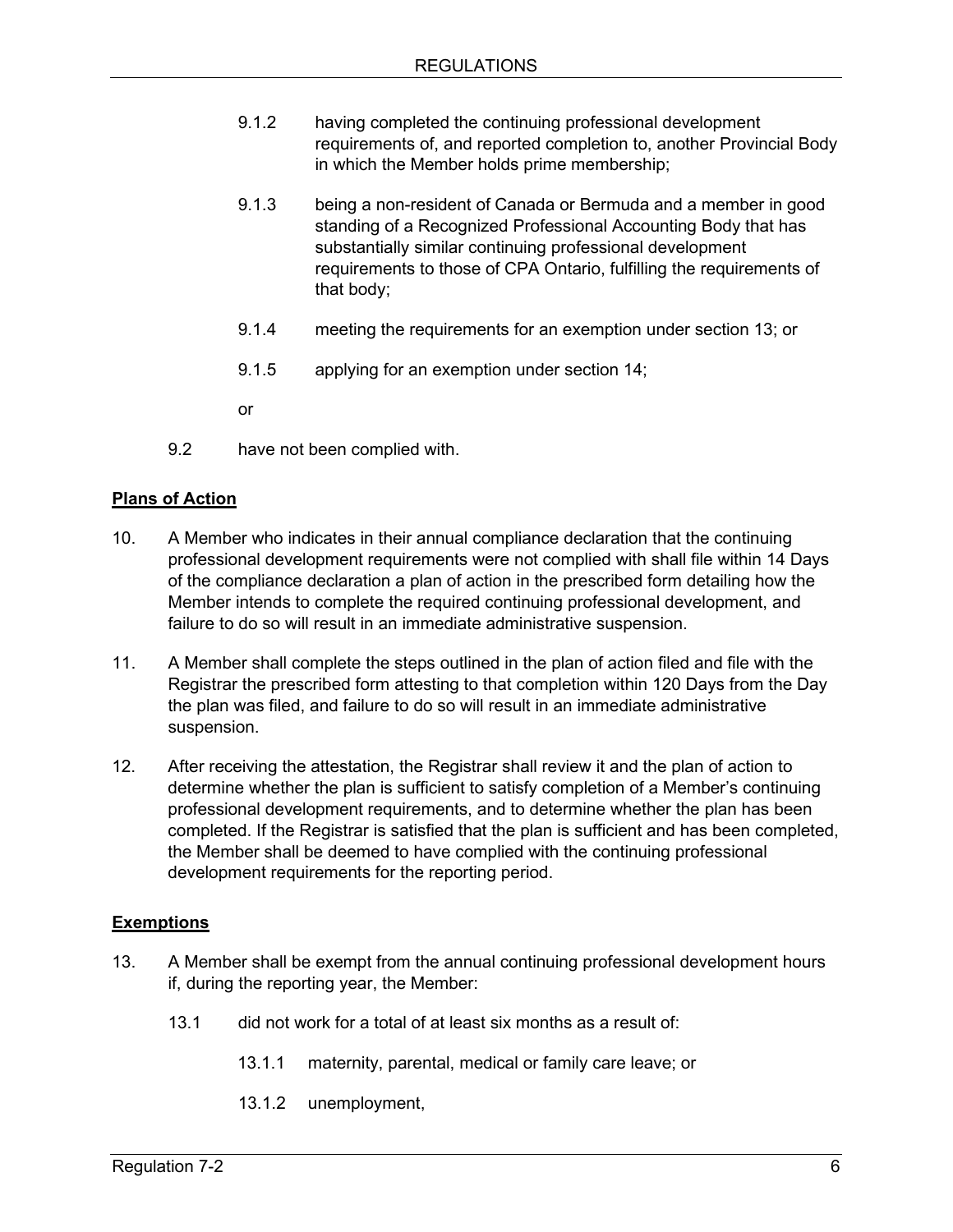and has not been involved in any activity where it is reasonable to believe another party relied on the Member's skills as a chartered professional accountant during that period of time;

- 13.2 was admitted as a Member after September 30, upon fulfilling the requirements in the applicable membership category as set out in Regulation 9-1 or Regulation 9-2; or
- 13.3 was retired and did not provide any Reliance Services.
- 14. The Registrar may grant an exemption from the continuing professional development hours on compassionate grounds or, due to extraordinary circumstances of the Member during the reporting year.
- 15. Upon receipt of the exemption request in section 14, the Registrar shall:
	- 15.1 exempt the Member from all or a portion of the continuing professional development requirements;
	- 15.2 require the Member to provide additional information or documents in order to consider the request; or
	- 15.3 require that the Member file and complete a plan of action.
- 16. A decision of the Registrar under section 15 is final.

### *Discretion*

- 17. The Registrar shall not exercise the discretion granted in section 15 of this Regulation to exempt a Member from any or all of the requirements of [sections 2 to 5,](#page-3-0) unless the Member's ability to practise or earn a livelihood has been significantly interrupted or impaired.
- 18. In determining whether circumstances exist of a nature to justify the exercise of the discretion granted by this Regulation, the Registrar shall consider the relevant circumstances of the Member, that may include, but are not limited to:
	- 18.1 the nature of the circumstances:
	- 18.2 the likely duration of the circumstances;
	- 18.3 the continuing professional development history of the Member, including any previous requests for the exercise of discretion;
	- 18.4 the nature of the practice, employment or business of the Member, and the Member's current professional competence; and
	- 18.5 the impact of any exercise of discretion on the Member's competence to act as a chartered professional accountant.